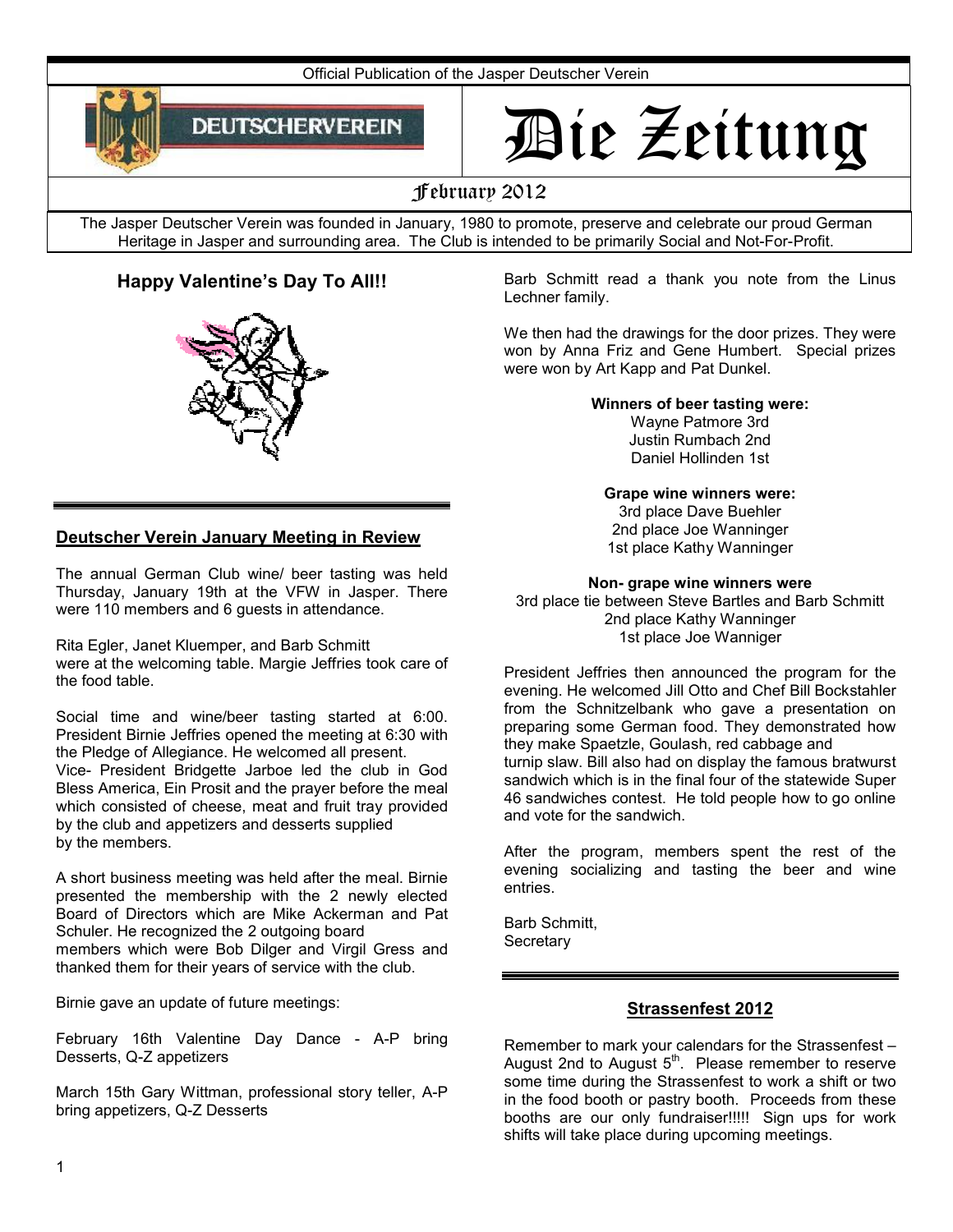## **Upcoming Event – Mark Your Calendars**

## **Februar Meeting**

#### **At the Jasper VFW Valentine Day Dance Thursday, February 16, 2012**

6:00pm Doors Open

6:30pm Welcome and Call to Order

6:40pm Meal begins

A - P Bring Desserts

Q - Z Bring Appetizers

7:30pm Business Meeting

8:00pm The program is a Valentine Day Dance and a real chance at getting to know one another.

Wear something red or white to make this a festive evening. Dancing and socializing will be the program for this fun evening.

#### **Maerz Meeting**

#### **At the Jasper VFW Gary Wittman, a professional story teller Thursday, March 15, 2012**

6:00pm Doors Open

6:30pm Welcome and Call to Order

6:40pm Meal begins

A - P Bring Appetizers

Q - Z Bring Desserts

7:30pm Business Meeting

8:00pm Program will be Gary Wittman, a professional story teller, who will talk to us about "The Telling of the German Family Tree History". His presentation will last approx 30 to 45 minutes and promises to be informative and entertaining. Wear your green. St. Patrick's Day is on the  $17<sup>th</sup>$ 

## **April Meeting**

#### **At the Jasper VFW Thursday, April 19, 2012**

Possible Program – Quartet or Singing Group to entertain us.

\*\*\*\*\*\*\*\*\*\*\*\*\*\*\*\*\*\*\*\*\*\*\*\*\*\*\*\*\*\*\*\*\*\*\*\*\*\*\*\*\*\*\*\*\*\*\*\*\*\*\*\*\*\*\*\*\*\*

Any Program or Entertainment we may have will begin no later then 8:00 and last no longer than 9:30 for bigger performances. We are going to begin having prize drawings before the program so those who have to leave early or want to leave early, can do so. Not everyone likes the same thing; so they can stay or go as they wish.

#### **A Thank You Note From the Linus Lechner Family**

Jasper German Club,

Thank you so much for being such an important part of Dad's life. He was there from the very beginning and now he is an honorary member of his beloved club and family.

You all have allowed him to continue his wonderful German heritage and to educate anyone who came along.

Dad was so respected and you all helped him to live out his dream of going to Germany with his extended family.

Much love,

The Linus L. Lechner Family

Bev, Jeff, Dennis, Junie, Jerry, Steve, CiCi, Kenny, Jane, Mark, Kathy, and Debbie

#### **MEMBERSHIP**

Dues for the DeutscherVerin are \$10 a person. Out of this \$10, a \$1 will go to the Jasper Deutscher Verein (German Club) German Heritage Endowment, \$.50 per member for dues to Sister Cities of Jasper, Inc., and \$8.50 to German Club for postage and meetings. Dues are to be paid in January by mail to German Club, P.O. Box 15, Jasper, IN 47547-0015 or paid at meeting.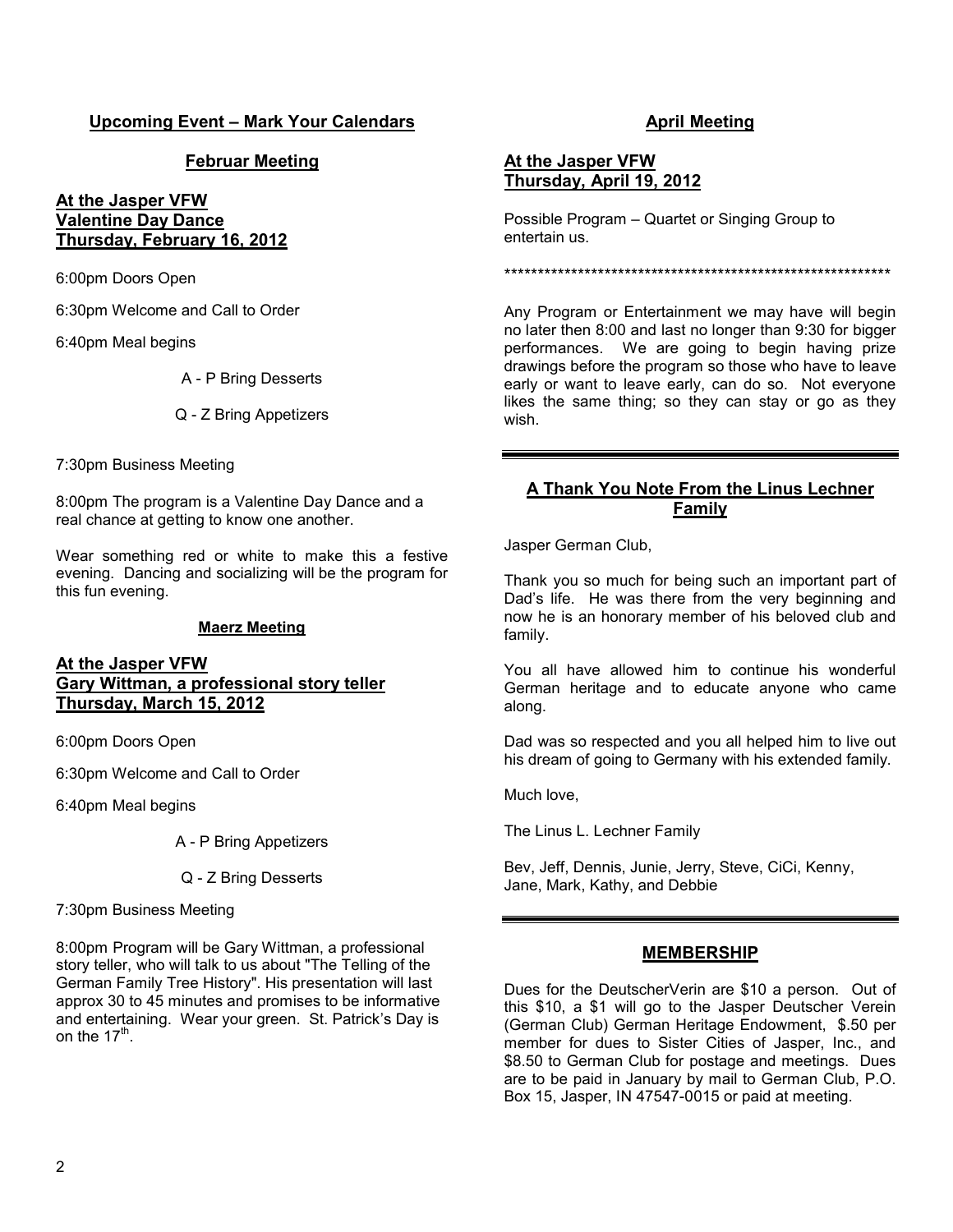We are trying to build our membership and need many people to work at the Strassenfest and help with our meetings during the year. The Strassenfest is our **only**  fund raiser of the year. We need everyone and  $\overline{I}$  am asking all members to try to get new people interested in the German Club.

All members who are going to be gone for any period of time, I would appreciate if you would let me know when you are leaving and give me your new address so I can forward your newsletter to you. This keeps us from having to pay double postage and assures you to receive all newsletters while you are away from home. Having your mail forwarded while you are gone will not work, simply because of the "Return Service Requested" stamped on our newsletter. This is stamped to let us know when someone has moved. The Post Office informs us of new addresses if you have permanently moved.

Thanks for your help and please let me know if you have any questions regarding membership or if you know of someone interested in the German Club.

Thanks again, Rita Egler, 634-9068

#### **News from The Dubois County Suds Club**

The following is a slate of some of the activities of the Dubois County Suds Club for 2012. There are still some dates to be determined.

Even if you have no interest in learning how to homebrew, members of the Deutscher Verein are ALWAYS invited to stop by a meeting or event to simply<br>eniov some qood beer! Thanks! eniov some good beer! Thanks!

March 6 - Snaps April 3 - 7pm - Snaps May 6 - Big Brew Day @ Patoka June 2 - Bloomington beer festival trip July 3 - 7pm - Snaps August 4 - Strassenfest Contest September 4 - 7pm - Snaps October 7 - Learn to Homebrew Day (location TBD) November 6 - 7pm - The Schnitzelbank December 1 - Holiday Party (location TBD)

Anyone wanting more information about the club is invited to call 630-8433 or attend a meeting.

Justin Rumbach



On December 29, 2011, an open house took place at the Jasper City Hall for retiring Mayor Bill Schmitt. He created the Partnership Commission to better link the two City Halls of the Jasper-Pfaffenweiler Partnership.

Prior to the Open House, Buergermeister Dieter Hahn, retired Buergermeister Fritz Gutgsell with wife Brigitte and several other citizens of Pfaffenweiler made a surprise visit to Mayor Bill Schmitt via SKYPE. Heinz Hueppe played his trumpet twice for the occasion from **Pfaffenweiler** 

(Photos courtesy of Diana Treyer and Franz Hilger)



**"Ein Prosit"**

Ein Prosit Ein Prosit der Gemutlichkeit Ein Prosit Ein Prosit der Gemutlichkeit Eins, Zwei, Drei, G'suffa! Zicke, zacke, zicke, zacke Hoy, Hoy, Hoy, Kindermachen, Kindermachen Ya Ya Ya Motorcycle, Motorcycle Vroom, Vroom, Vroom Der Deutscher Verein is Voonderbar!!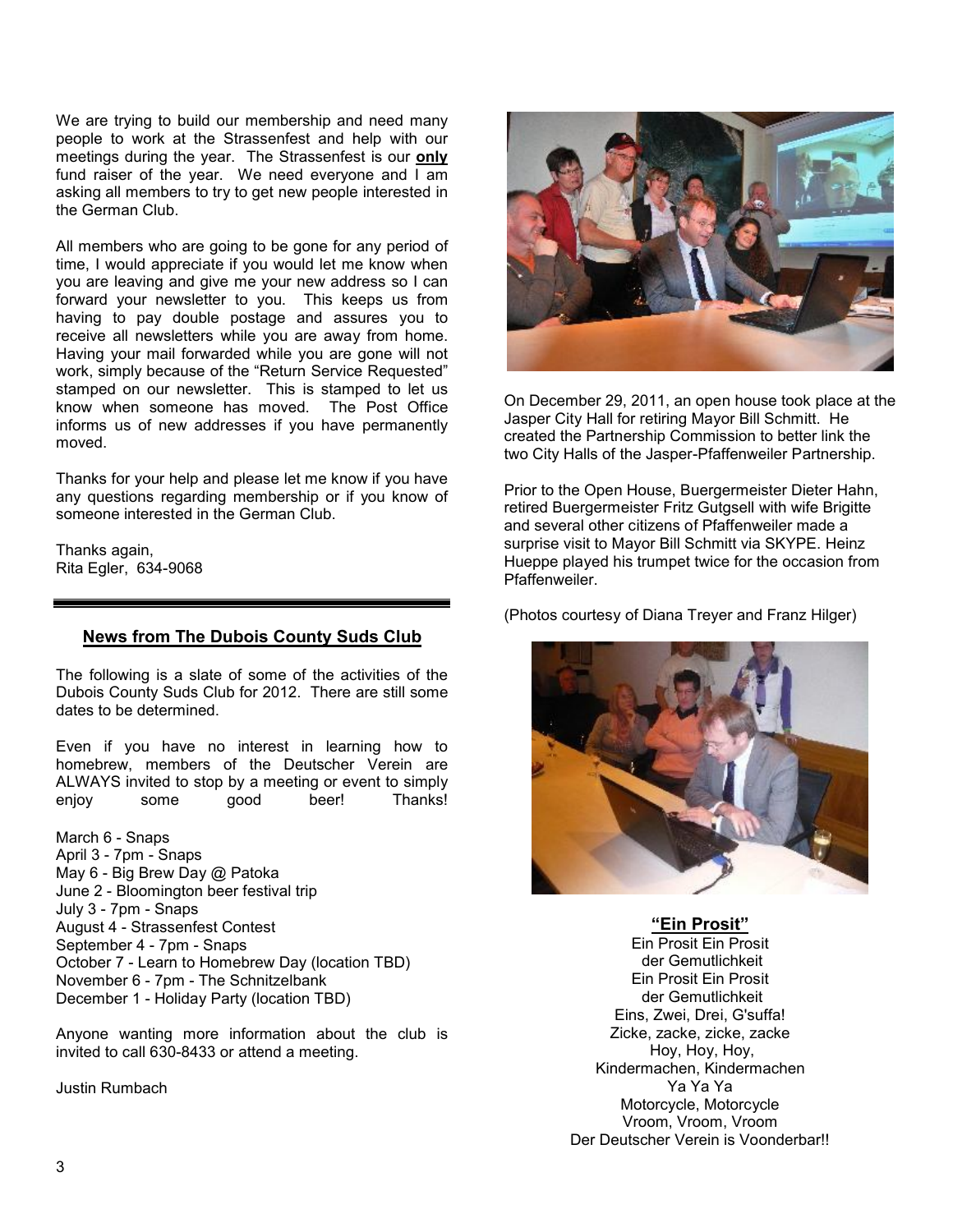## **Mayor Terry Seitz Discussing the Partnership with Mayor Dieter Hahn**



On January 18, 2012, newly elected Mayor of Jasper, Terry Seitz, took the opportunity to Skype with Pfaffenweiler Mayor Dieter Hahn. Both Mayors wanted a chance to meet each other and discuss the need to continue the relationship as Sister Cities.

Mayor Seitz expressed his gratitude for the strong partnership that has grown between the two communities and assured Mayor Hahn that he has every intention to continue those relationships. He said that he sees the partnership as a "family" because there have been so many strong relationships that have formed through the friendships as well as the actual family ties.

Mayor Hahn listed several projects that Pfaffenweiler's Council and their Partnership Commission would like to continue which are the Student Exchanges, the Work Exchanges and the Stone Carver Apprentice Project. Both Mayors expressed their desire to meet each other and looked forward to that opportunity.

#### **In English-Only Debate, Consider Our Past Language Role By Steven M. Nolt**

In 1831 Noah Webster, editor of the first dictionary of American English, wrote to John Marshall, chief justice of the U. S. Supreme Court. Marshall, who had known the men who drafted the Constitution and Bill of Rights, had for decades been the leading interpreter of constitutional law. Webster wondered if Marshall would endorse an effort to make English the nation's official language. Marshall replied that such a move would be unconstitutional, since the First Amendment protected freedom of speech. That meant, among other things, that no language should be given legal privilege.

Because Marshall's opinion was included in private correspondence, it does not carry the same precedent as his many court opinions. But it does remind us of the assumptions of the founding generation of America's leaders. They did not root national identity in language. In fact, in 1828, opponents of presidential candidate Andrew Jackson called him unfit to be president because, among other things, he spoke only English. Most of the nation's Founders had been bilingual, if not multilingual, reading and speaking several European and ancient languages.

During the  $19<sup>th</sup>$  century, as Northern states established public school systems, some communities with large immigrant enrollments implemented at least some teaching in a language other than English. That debate was the case in Buffalo, N.Y., for example, during the mid-1800s, where schooling took place in German and English. In 1866 the Pennsylvania legislature, chartered what is today Kutztown University to train teachers for public Schools that operated, in part, in German.

Such programs broadened the language skills of all children, regardless of their native tongue. That was the case for Norman Vincent Peale, a well-known preacher and author of "The Power of Positive Thinking." Peale spent his formative years in Cincinnati. Although his parents spoke only English, Cincinnati's public schools were bilingual at the time and so Peale's morning classes were in German and his afternoon classes were in English. This language exposure, by his own account, was a valuable piece of his education. His experience was not unique.

Of course, newcomers and non-English speakers of earlier eras – including those who spoke German – were not always warmly welcomed by their neighbors and sometimes faced outright hostility. Yet in the 1800s in many places, including Indiana until 1921, citizenship was not a requirement for voting. So communities composed of European immigrants had more political influence and were able to have a hand in shaping the policies that allowed them to adjust to American society on favorable terms. Today's debates over the public role of language, prompted by Indiana Senate Bill 590, take place in a context that is anxious. Proponents of English only believe that contemporary society is so diverse that the country needs the cohesion of a single language. Yet the United States has been this diverse before, and language assimilation may be even faster today due to modern mass media and technology. No doubt there will remain strongly held convictions on all sides of this issue. That is the nature of democracy. Pausing to consider our common past may not alter those convictions. But it does remind us that the nation's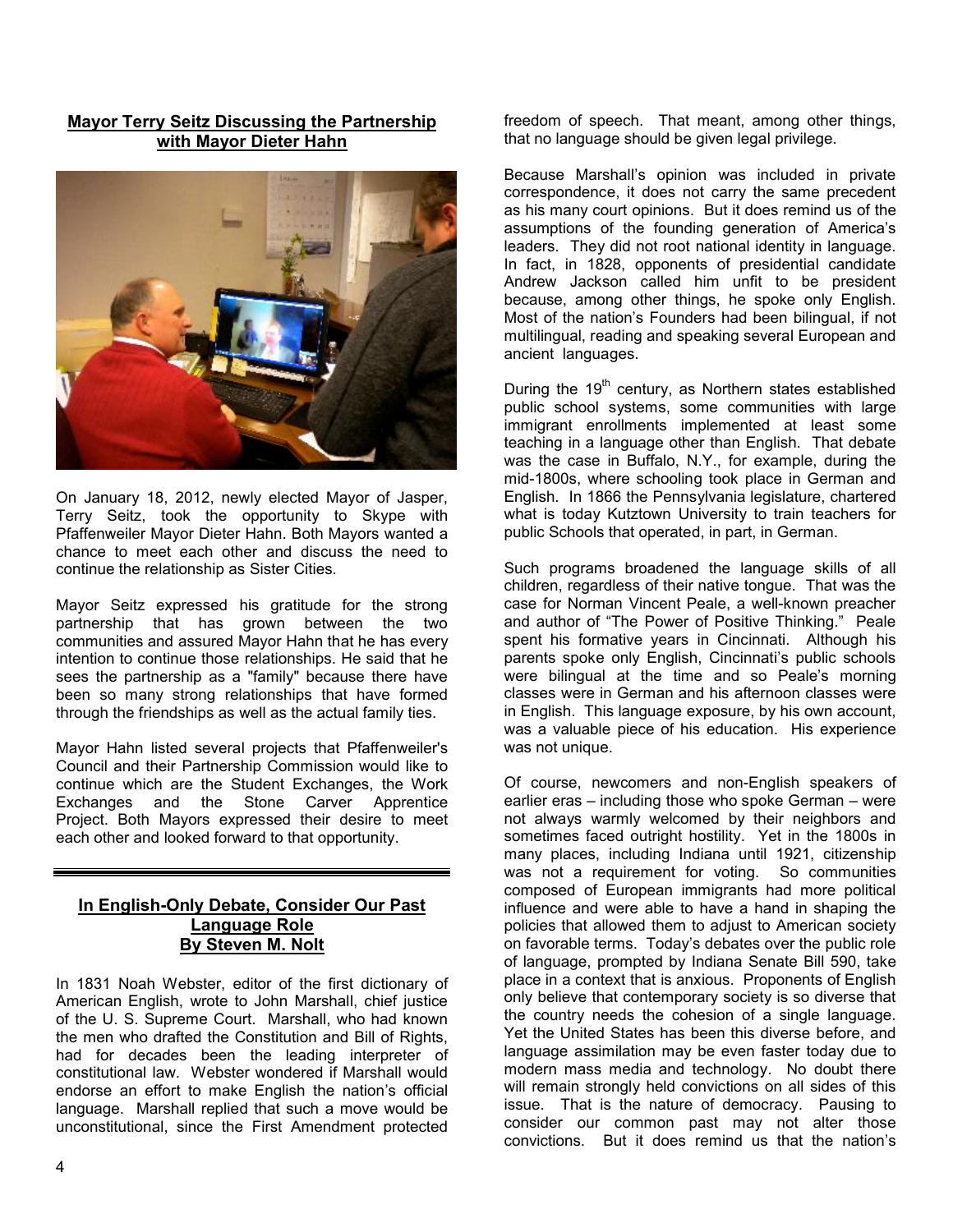Founders did not root American identity in language, and that public education's use of languages other than English helped some European immigrants adjust successfully to life in a new country. Were they alive today, they might wish their descendants would offer the same generosity they received and a bit less of the hostility they endured.

#### Steven M. Nolt

Professor of History, Goshen College Reprinted from the *Indianapolis Star* April 10, 2011 (taken from the *Indiana German Heritage Society and IUPUI Max Kade German-American Center Newsletter* – Winter, 2012)

#### **Jasper Deutscher Verein Taking Scholarship Applications**

The Jasper Deutscher Verein is offering a scholarship in the amount of \$1,000 to a German student of Dubois County. If you have a child, grandchild or know of anyone who would like to submit an application, please inform them to contact their Guidance Counselor at their school. Applications must be postmarked no later than April 1, 2012. If any questions, please contact Linda Wehr at 482-4432.

At their January Board of Directors' Meeting in 2008, the following adopted the following qualifications for the Dubois County Scholarship in the amount of \$1,000.00.

1. Completion of the common scholarship application available from the School's Guidance Office.

2. Successful completion of two years of high school German.

 3. Two years of active participation in German Club or German Civic affairs in other schools.

4. Verification of enrollment in a German course at the college of their choice, or participation in an accredited German study abroad program such as the IU Honors Program.

5. Submission of a one page or less essay stating your personal qualifications and intentions.

6. GPA consideration.

7. Participation in an exchange program or hosting an exchange student.

8. Submission of two letters of recommendation from adults other than school personnel regarding personal character, etc.

9. The scholarship will be awarded upon verification of enrollment in German at college or acceptance into another German study abroad program such as the IU Honors Program. A \$500.00 scholarship will be given for the first semester and will be renewable for the second semester.

10. Parental membership in the Jasper Deutscher Verein will be considered.

11. Submission of all completed forms by April 1, 2012 to:

President of Jasper Deutscher Verein, P.O. Box 15, Jasper, Indiana 47547-0015

#### **A German Custom**

In Germany, the Lent season is preceded by a carnival called 'Fasching'. In Fasching parades in the city of Cologne, people wear masks and giant-sized papiermache heads, sometimes twice the size of their bodies. In some villages of the country, people hold an Easter walk or ride in memory of the walk Jesus took to His death. Another unique custom associated with the celebration of Easter in Germany is the "Easter fire". For the fire, all Christmas trees are collected and burned in a special place, making a huge bonfire, clearing away the last signs of the winter and preparing for the spring. The bonfire welcomes the bountiful spring and bids goodbye to the chilly winter.

#### **(taken from iloveindia.com)**

#### **Käsespätzle**

Käsespätzle is a popular dish in Germany and people like to recreate it in the US because it is so simple and tastes so good. Cheese Noodle Casserole is foolproof if you take the time to make it right. Homemade Spätzle are the best for this dish, although you can substitute dried noodles from the store, if necessary.

Caramelizing the onions takes about 1 hour, noodles - 30 minutes and casserole bakes about 35 minutes.

Serves 2 - 4, depending on hunger and side dishes served.

> Prep Time: 1 hour Cook Time: 25 minutes Total Time: 1 hour, 25 minutes

> > Ingredients: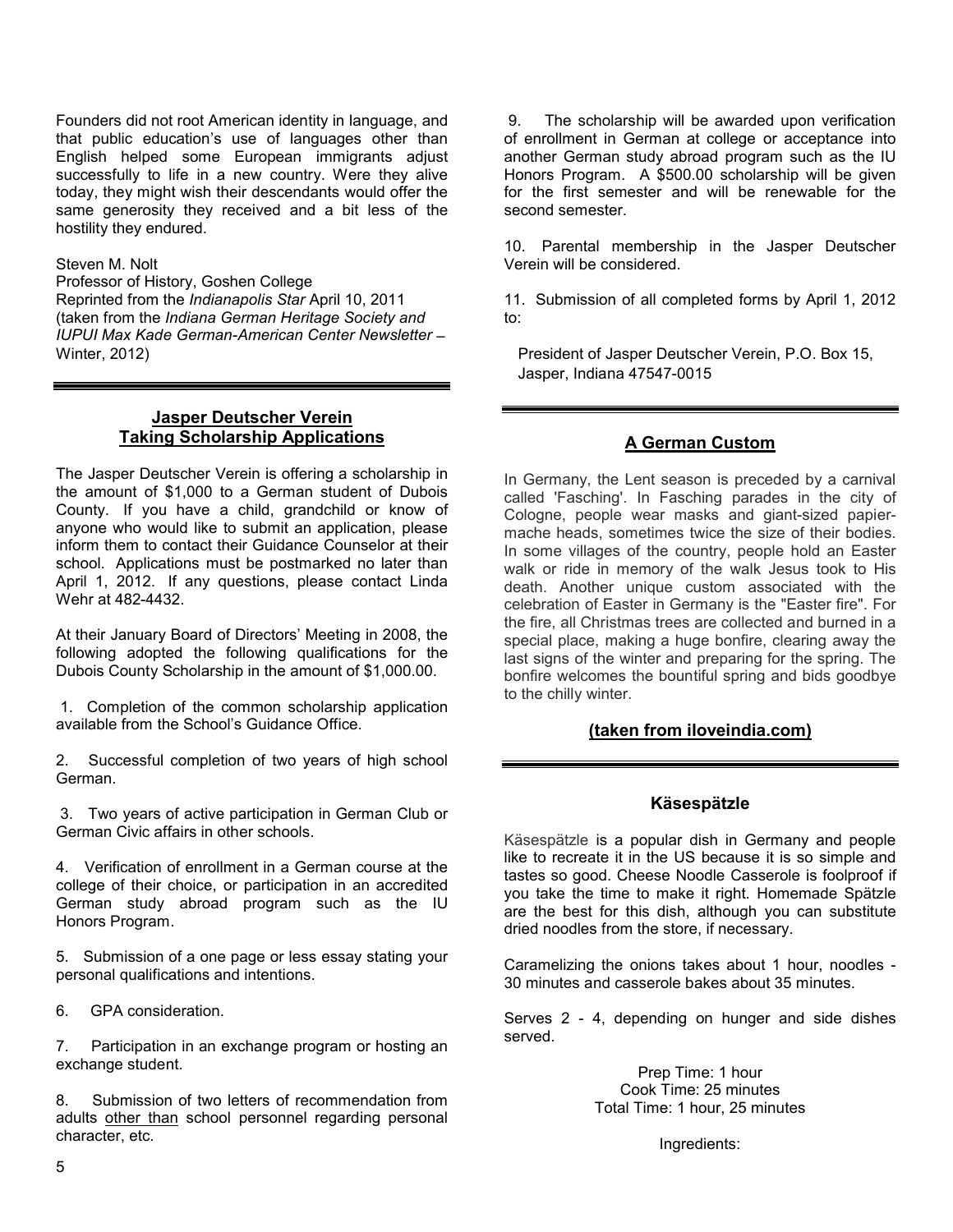•\*\*\*Caramelized Onions\*\*\* •2 tsp. olive oil (20 ml) •1 tsp. butter 9(10 ml) •2 medium onions (400 grams) quartered and sliced •\*\*\*Spaetzle - Noodles\*\*\* •2 eggs •1/2 c. water (125 ml) •2 c. all purpose flour (250 grams) •1/2 tsp. salt •\*\*\*Casserole\*\*\* •1/4 tsp. freshly grated nutmeg •4 oz. (100 grams) Gruyère •Butter and breadcrumbs for casserole dish

Preparation:

Start Browning Onions Early

Start by making the caramelized onions about one hour before the casserole needs to go into the oven. Heat the butter and oil in a non-stick pan on medium, turn heat to low and add onions. Stir every few minutes for about an hour, or until onions are lightly browned and sweet enough for your taste. Turn off heat and set onions aside.

Make the Spätzle

Here is a step by step guide to making Spätzle with a Spätlebrett (wooden board used to make drop noodles). You may use a colander to form the noodles or a grater like device with a hopper on it called a Spätzle Maker.

Place a large pot of water on to boil. You may add salt if you wish, I do not.

To make the dough, mix the eggs with water and add to the flour and salt. Mix or beat for several minutes, or until dough is smooth. Let the dough rest for 10 minutes, then beat it again. Add water or flour to adjust consistency to a thick batter (a little thinner than brownie batter).

Place half of the dough in the hopper of the Spätzle Maker (or see here for more instructions) which is placed over the simmering water. Push and pull the hopper back and forth, creating a dough wave inside the hopper. Little bits of dough are pushed out the other side and drop into the water. They are fatter and more tear drop shaped than the Spätzle you make with a board.

The noodles drop to the bottom of the pot, then rise to the surface. Let them sit there for another two or three minutes, then scoop them out with a slotted spoon or small sieve. Rinse briefly in hot water, then drain well and set aside.

Using the second half of the dough, make another batch of noodles. If the noodles stick to the bottom of the pan, give a quick stir to loosen. They should then rise to the top.

Assemble Casserole

Butter and line a 1 1/2 - 2 quart casserole dish with bread crumbs ("Paniermehl").

When noodles are done, add them to the (cooled) pan with the onions. Add the grated nutmeg and 3/4 of the grated cheese and stir to mix.

Gruyère cheese can be used, as well as Emmentaler or Raclette, but any smooth melting, slightly stinky cheese can be substituted as long as you like it.

Spoon noodles into casserole, sprinkle with remaining cheese and bake, covered, at 350ºF for 20 minutes, then uncovered for 15 minutes. If you like, brown the cheese topping with the broiler during the last 5 minutes.

(taken from about.com)

#### **Endowments at the Dubois County Community Foundation**

#### **Jasper Deutscher Verein (German Club) German Heritage Endowment**

A donor-advised endowment to benefit generations in ensuring that our German heritage is preserved and enriched in Jasper and Dubois County.

#### **Claude and Martina Eckert Sister Cities Endowment**

A designated endowment to provide support to Sister Cities of Jasper, Inc. to support the Jasper/Pfaffenweiler relationship.

## **Grants from the Dubois County Community Foundation**

Sister Cities of Jasper, Inc. received a grant in the amount of \$1,500 for the 2013 JHS German Student Exchange Program through the 2011 General Grantmaking program. Another grant was received from the Claude and Martina Sister Cities Endowment.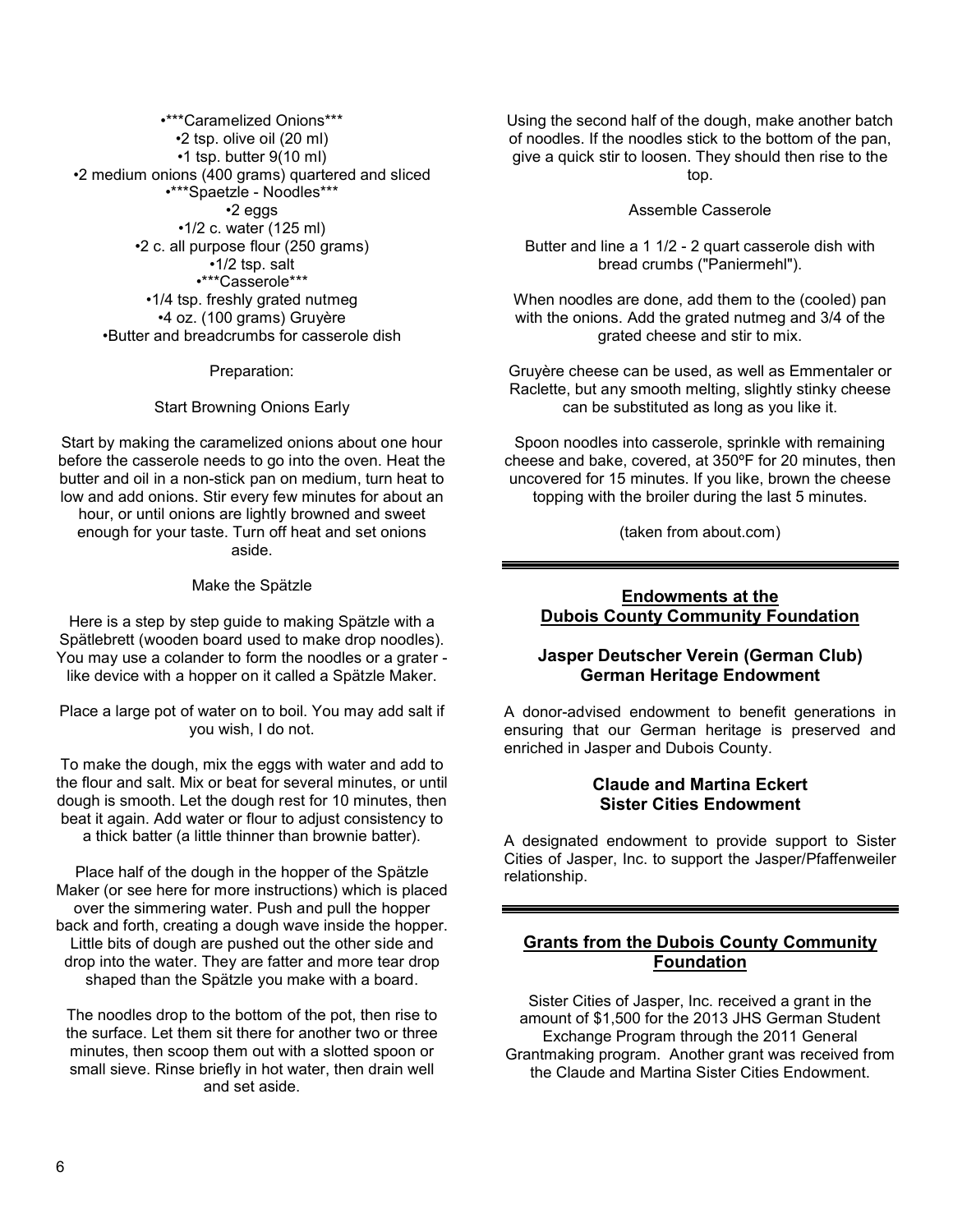## **Membership Dues**

It's that time of year again! Please submit your dues for 2012 by March 31, 2012 by completing and sending in the following form. Thanks!

| SEND TO: Jasper Deutscher Verein, ATTN: Rita Egler, P.O. Box 15,<br>Jasper, IN 47547-0015                      |
|----------------------------------------------------------------------------------------------------------------|
|                                                                                                                |
|                                                                                                                |
|                                                                                                                |
| Home Phone ( ) and the set of the set of the set of the set of the set of the set of the set of the set of the |
| Please note if you would like to receive your newsletter via E-mail. Please note your                          |
| [circle one]<br>Single Membership (\$10.00) or Couple Membership (\$20.00)                                     |
| [circle one]<br>New Membership or Membership Renewal                                                           |
| Please indicate the year which dues are to be applied:                                                         |

# **Expiration dates of membership dues date will be updated on the March, 2012 newsletter mailing label.**

# **Special Announcement by Sister Cities of Jasper, Inc.**

Find Sister Cities of Jasper on FaceBook by entering "Sister Cities of Jasper" in the FaceBook search box or go here.... http://www.facebook.com/pages/Sister-Cities-of-Jasper/104109826372883?sk=wall

Email to sistercitiesofjasper@gmail.com.

Thanks to Carolyn Mowat for her efforts.

\*\*\*\*\*\*\*\*\*\*\*\*\*\*\*\*\*\*\*\*\*\*\*\*\*\*\*\*\*\*\*\*\*\*\*\*\*\*\*\*\*\*\*\*\*\*\*\*\*\*\*\*\*\*\*\*\*\*\*\*\*\*\*\*\*\*\*\*\*\*\*\*\*\*\*\*\*\*\*\*\*\*\*\*\*\*\*\*\*\*\*\*\*\*\*\*\*\*\*\*\*\*\*\*\*\*\*\*\*\*\*\*\*\*\*

Tradition of the Pretzel

Pretzels had their beginning in the 6th century at an Italian monastery. A young monk was preparing unleavened bread for Lent and creatively twisted scraps of bread dough to resemble arms folded in prayer. He named his creation Pretiola, a Latin word meaning "little reward," and gave it as a treat for the children who recited their prayers. The pretzel is often served during Lent to remind Christians of their faith.